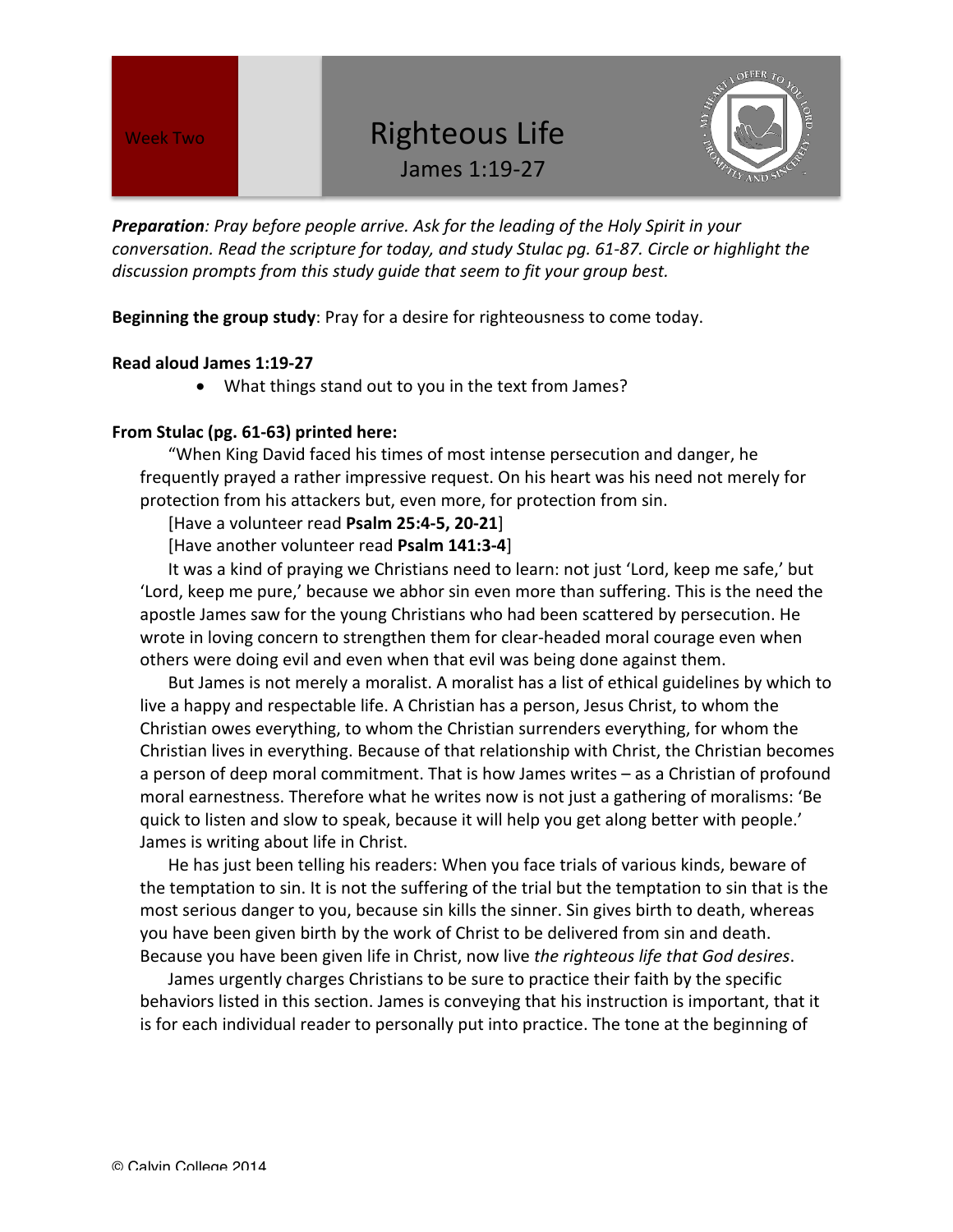this passage is, 'Because you are very dear to me, I am urging all of you: be sure to do these things…′″<sup>1</sup>

 

<sup>1</sup> Stulac, George M. 2010. *James*. IVP Academic.